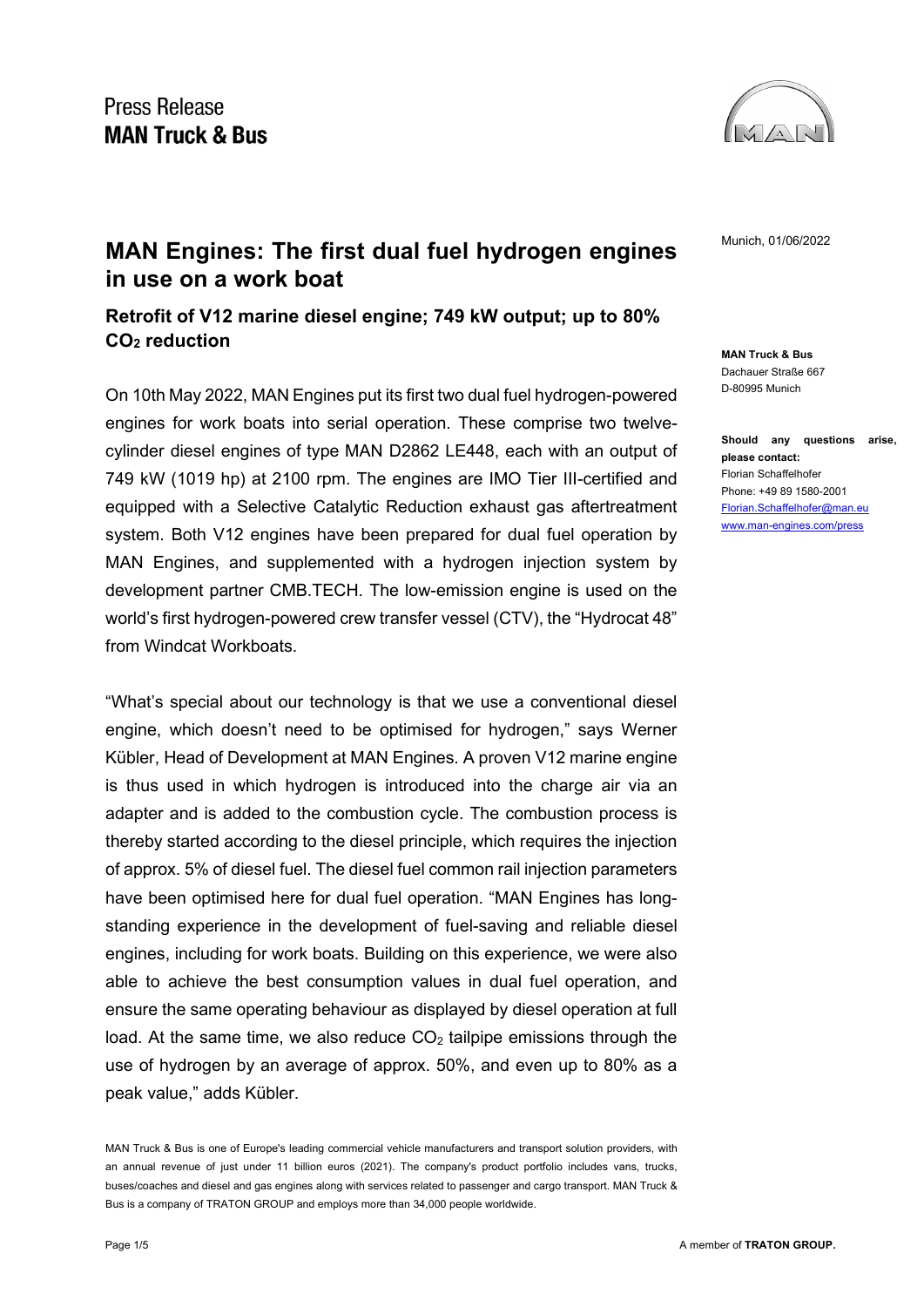## Presse-Information **MAN Truck & Bus**



A further advantage of using the conventional and sophisticated diesel engine is the accustomed easy handling when it comes to maintenance and service. Moreover, pure diesel operation can continue without interruption if the hydrogen supply is exhausted, for instance. Availability, driving comfort and operational safety are thus always guaranteed at the high level that a traditional diesel engine is known for.

MAN Engines offers its customers and partners solutions like the "MAN Smart HYBRID Experience" hybrid system or engines for gas/electric drives, to contribute to  $CO<sub>2</sub>$  reduction and sustainable shipping. Now that the MAN D2862 LE448 dual fuel engines for work boats are ready for series production, a further milestone has been reached to that effect. "By starting with dual fuel combustion engines, we can make hydrogen technology operational in the industry and kick-start further development of the technology, regulation, supply chain, etc.," says Willem van der Wel, Managing Director of Windcat Workboats.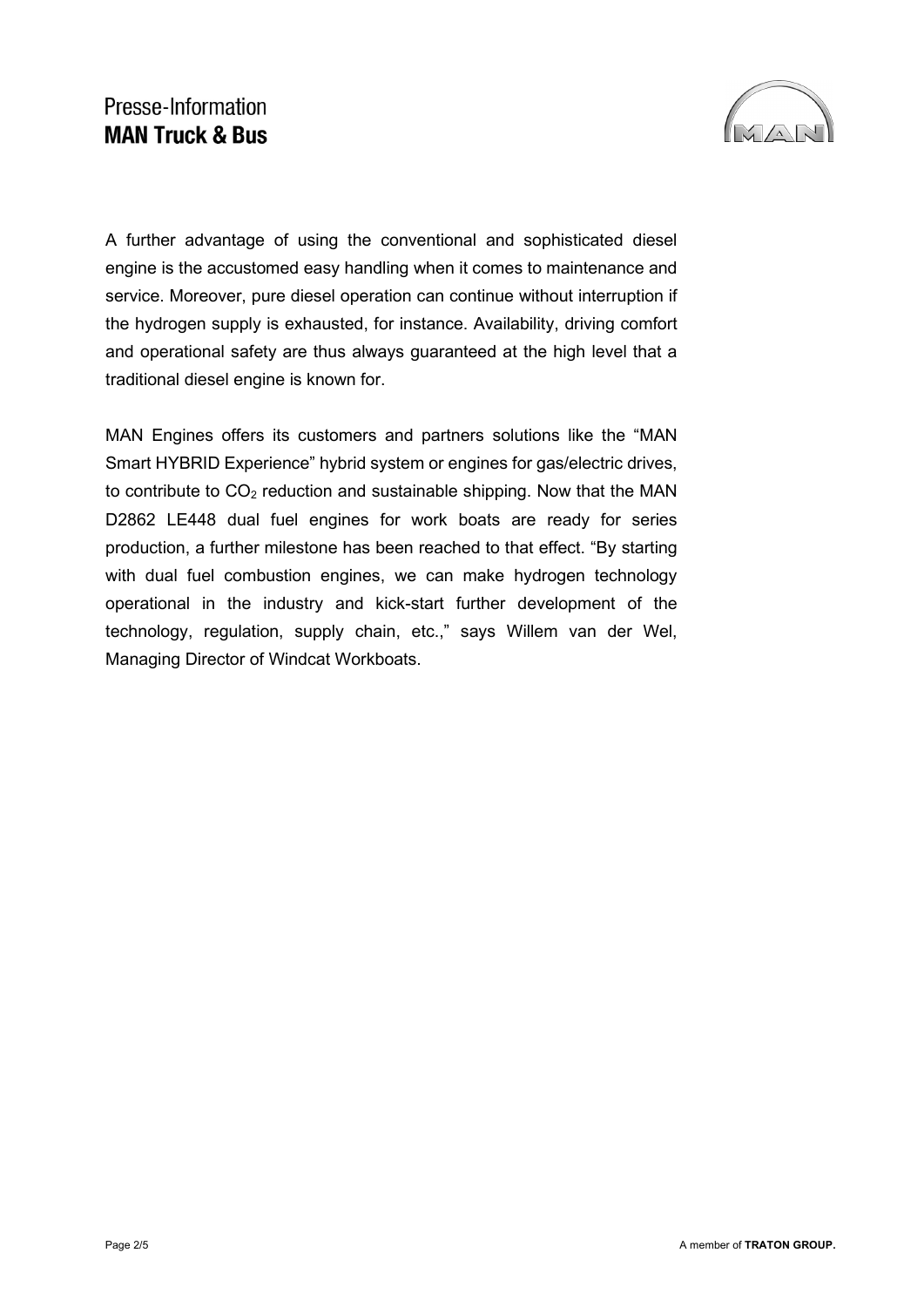

### **About MAN Engines**

MAN Engines – a business unit of MAN Truck & Bus – develops, manufactures and sells diesel and gas engines of excellent quality for an endless array of applications such as commercial vehicles, power generation and cogeneration systems, agricultural machinery, rail, marine and specialpurpose vehicles. MAN Engines supports volume manufacturers with medium and high requirements as well as manufacturers with individual and tailor-made solutions with its pioneering products.

#### **About the Hydrocat 48**

The Hydrocat is the first hydrogen-powered CTV whose technology reduces more than 50% of its traditional fuel usage. The Hydrocat is a further "green development" based on an already very fuel efficient and high performing Windcat MK3.5 hull design. The Hydrocat is a vessel that excels in vessel performance, safety and comfort. In addition, noise levels have been reduced to extremely low values (65 dB) at maximum speed for extra comfort by separating the passenger area from the main structure. The Hydrocat is numbered 48 because it follows on from the series of vessels of the Windcat MK3.5.

#### **About CMB and CMB. TECH**

CMB (Compagnie Maritime Belge) is a diversified shipping and logistics group based in Antwerp, Belgium. CMB owns and operates 147 seagoing vessels in dry bulk (Bocimar), container transport (Delphis), chemical tankers (Bochem) and crew transfer vessels (Windcat). CMB is also active in cleantech (CMB. TECH) and real estate (MCA Facilities, Maritime Campus Antwerp). CMB has offices in Tokyo, Singapore, Hong Kong, Germany (Hamburg), UK (Lowestoft and Brentwood) and The Netherlands (Amsterdam). CMB.TECH is a cleantech company that builds, owns, operates and designs large marine and industrial applications that run on hydrogen and ammonia. CMB.TECH also offers hydrogen and ammonia fuel to its customers, either through its own production or by sourcing it from third party producers.

#### **About Windcat Workboats**

Windcat Workboats owns and operates a growing fleet of over 48 offshore crew transfer vessels, mainly in the European offshore wind sector, but also in the oil and gas industry and outside Europe. The vessels are designed and built by ourselves and, as such, include over 19 years of experience in the field. The vessel's layout and propulsion is optimised to transfer personnel offshore in a safe and comfortable environment.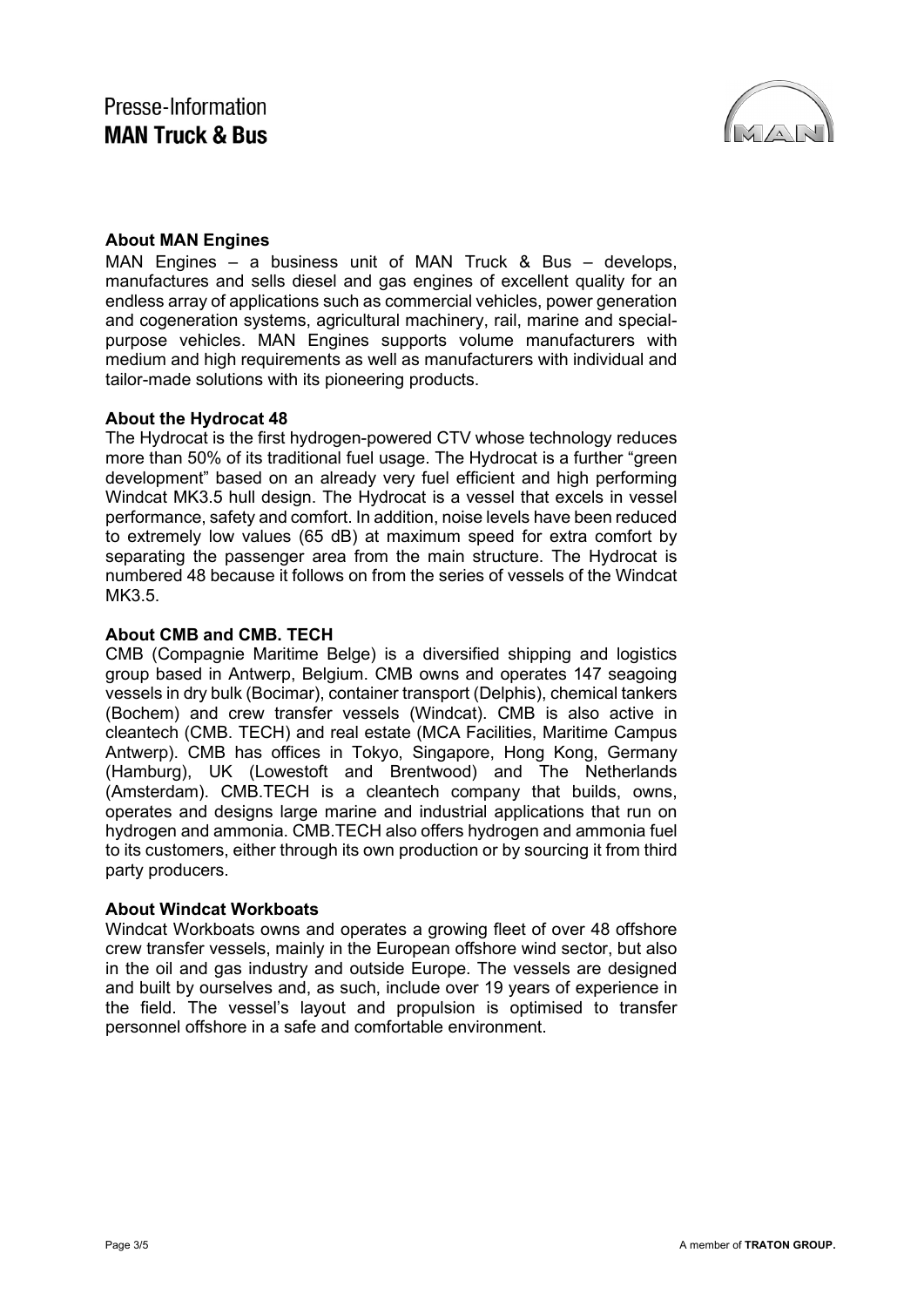Presse-Information **MAN Truck & Bus** 



#### **Images:**



*For dual fuel operation with hydrogen and/or diesel fuel, MAN Engines has converted a conventional diesel engine of type MAN D2862 LE428 into the D2862 LE448.*



*Only the hydrogen injection system (shown here in blue) has been retrofitted. The output, operating behaviour and other characteristics of the diesel engine remain unchanged.*